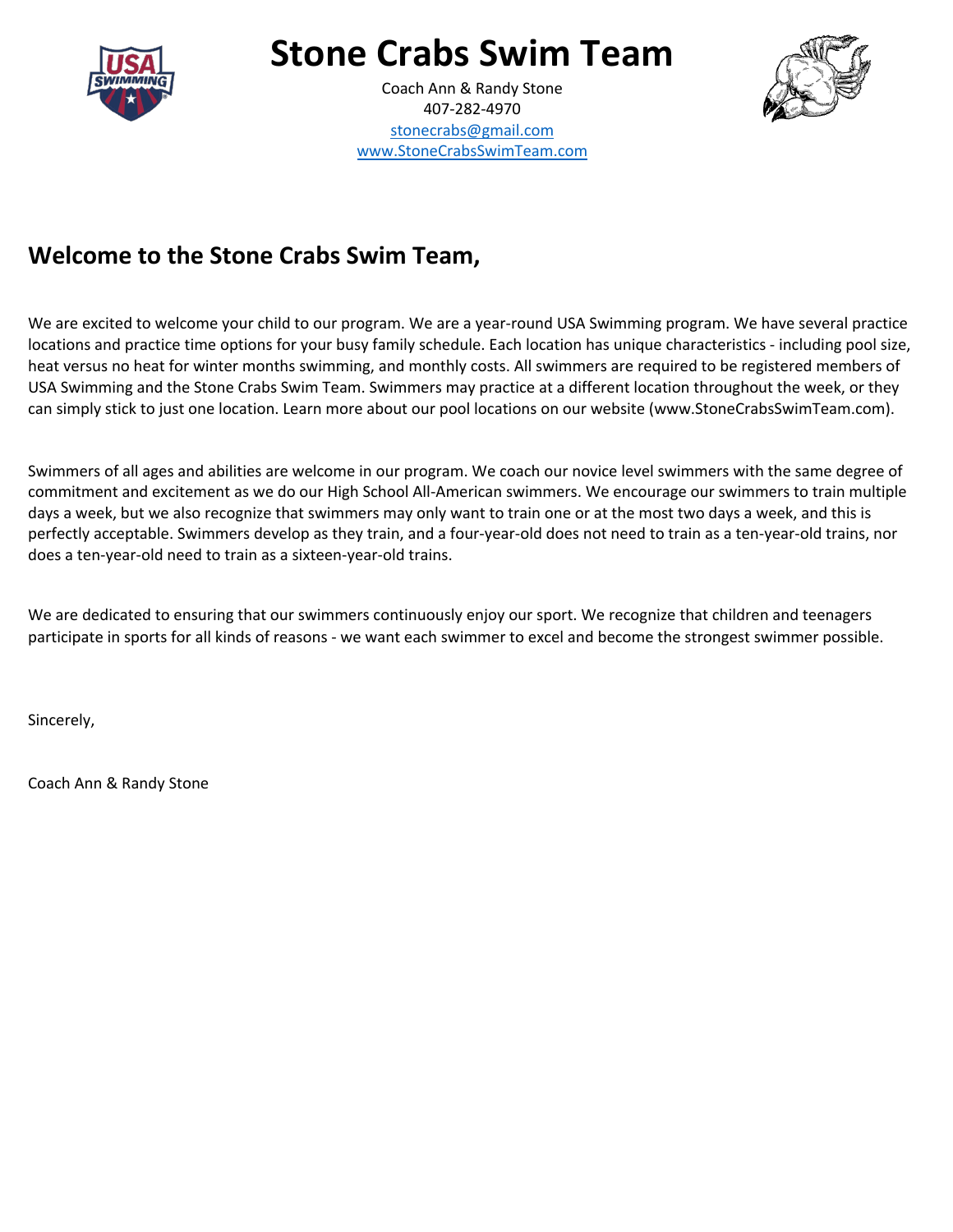

## **Stone Crabs Swim Team**

407-282-4970 stonecrabs@gmail.com www.StoneCrabsSwimTeam.com



|                                                                                                                                                                                                                                                                                                                                         |       |        |                                                                                                                |  |  | $DOB$ / / |  |
|-----------------------------------------------------------------------------------------------------------------------------------------------------------------------------------------------------------------------------------------------------------------------------------------------------------------------------------------|-------|--------|----------------------------------------------------------------------------------------------------------------|--|--|-----------|--|
|                                                                                                                                                                                                                                                                                                                                         | First | Middle | Last                                                                                                           |  |  |           |  |
| Child's Name 2: The Child's Name 2:                                                                                                                                                                                                                                                                                                     |       |        |                                                                                                                |  |  | $DOB$ / / |  |
|                                                                                                                                                                                                                                                                                                                                         | First | Middle | Last                                                                                                           |  |  |           |  |
| Child's Name 3:                                                                                                                                                                                                                                                                                                                         |       |        |                                                                                                                |  |  | $DOB$ / / |  |
|                                                                                                                                                                                                                                                                                                                                         | First | Middle | Last                                                                                                           |  |  |           |  |
| Child's Name 4:                                                                                                                                                                                                                                                                                                                         |       |        |                                                                                                                |  |  | $DOB$ / / |  |
|                                                                                                                                                                                                                                                                                                                                         | First | Middle | Last                                                                                                           |  |  |           |  |
| Child's Name 5:                                                                                                                                                                                                                                                                                                                         |       |        |                                                                                                                |  |  | $DOB$ / / |  |
|                                                                                                                                                                                                                                                                                                                                         | First | Middle | Last                                                                                                           |  |  |           |  |
|                                                                                                                                                                                                                                                                                                                                         |       |        |                                                                                                                |  |  |           |  |
|                                                                                                                                                                                                                                                                                                                                         |       |        |                                                                                                                |  |  |           |  |
|                                                                                                                                                                                                                                                                                                                                         |       |        |                                                                                                                |  |  |           |  |
|                                                                                                                                                                                                                                                                                                                                         |       |        |                                                                                                                |  |  |           |  |
|                                                                                                                                                                                                                                                                                                                                         |       |        | Emergency Contact: National Contract Contract Contract Contract Contract Contract Contract Contract Contract C |  |  |           |  |
|                                                                                                                                                                                                                                                                                                                                         |       |        |                                                                                                                |  |  |           |  |
|                                                                                                                                                                                                                                                                                                                                         |       |        |                                                                                                                |  |  |           |  |
| I/we the parent(s) of the above named, hereby give my/our approval for the same to participate in any and all<br><b>STONE CRABS SWIM TEAM</b> activities. I/we agree to hold harmless <b>Stone Crabs Swim Team</b> and its<br>representatives for any claims of injury except to the extent covered by accident or liability insurance. |       |        |                                                                                                                |  |  |           |  |
|                                                                                                                                                                                                                                                                                                                                         |       |        |                                                                                                                |  |  |           |  |
|                                                                                                                                                                                                                                                                                                                                         |       |        |                                                                                                                |  |  |           |  |

- Please make all checks payable to: **Stone Crabs Swim Team**
- You may also pay via Venmo **(@stonecrabs)**
- **Registration fee and Monthly fee are all due at time of registration**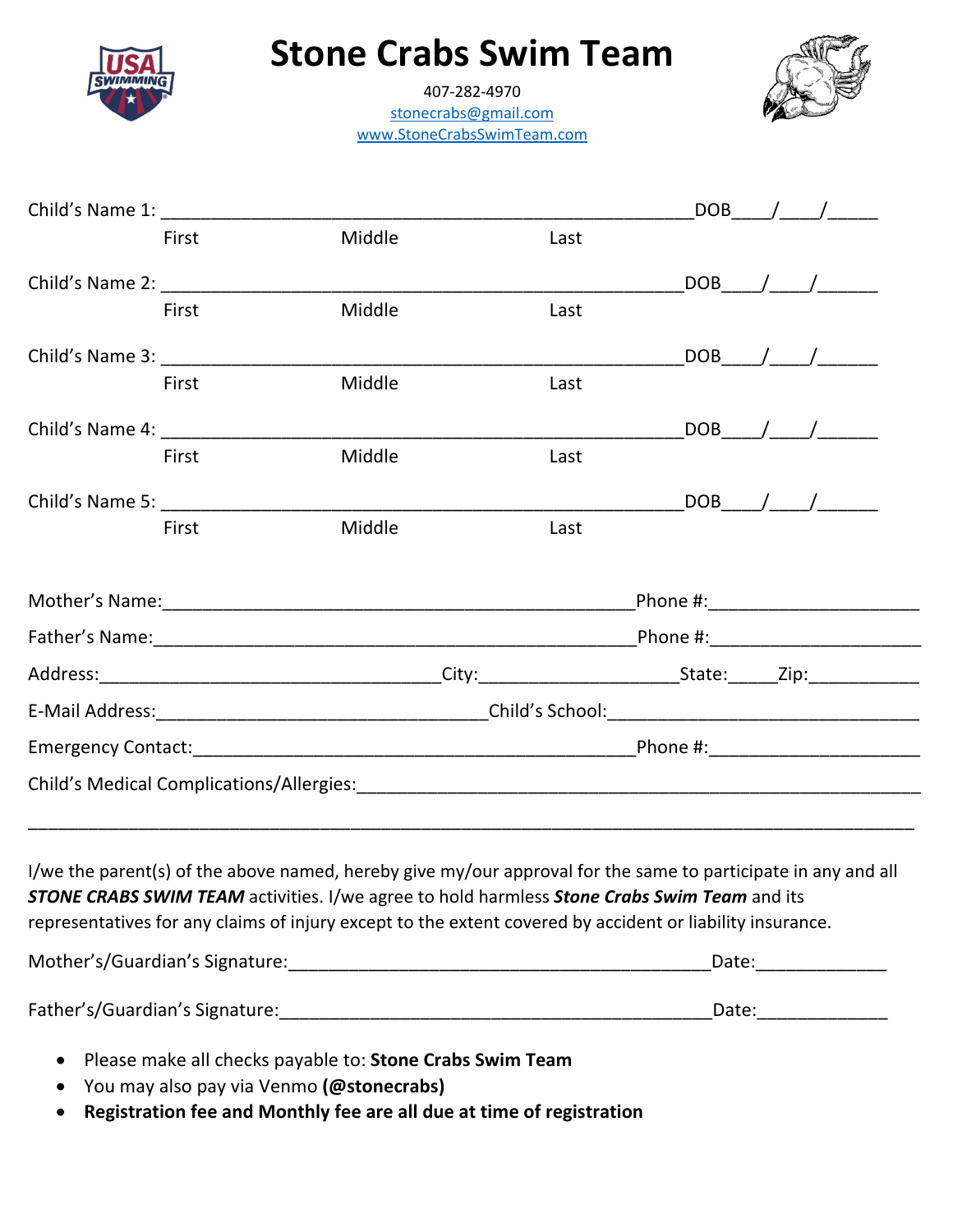

# **USA Swimming Registration**



All swimmers must be registered with USA Swimming. USA Swimming has provided several options to meet the needs of today's busy families. Please select from the various options the one that best fits your swimmer's needs.

Below is the link that will take you to the USA Swimming Registration Form. Please complete the form and submit payment. **Upon confirmation that your child is now registered with USA Swimming, please forward this confirmation to Coach Ann (stonecrabs@gmail.com).**

#### **Parents will need the following information to complete the form:**

- 1. [Link to 2022 USA Swimming Registration Form](https://www.cognitoforms.com/FloridaSwimming1/_2022USASwimmingAthleteRegistrationApplication)
- 2. Team Name = Stone Crabs Swim Team
- 3. Team Code = SC
- 4. LSC = Florida Swimming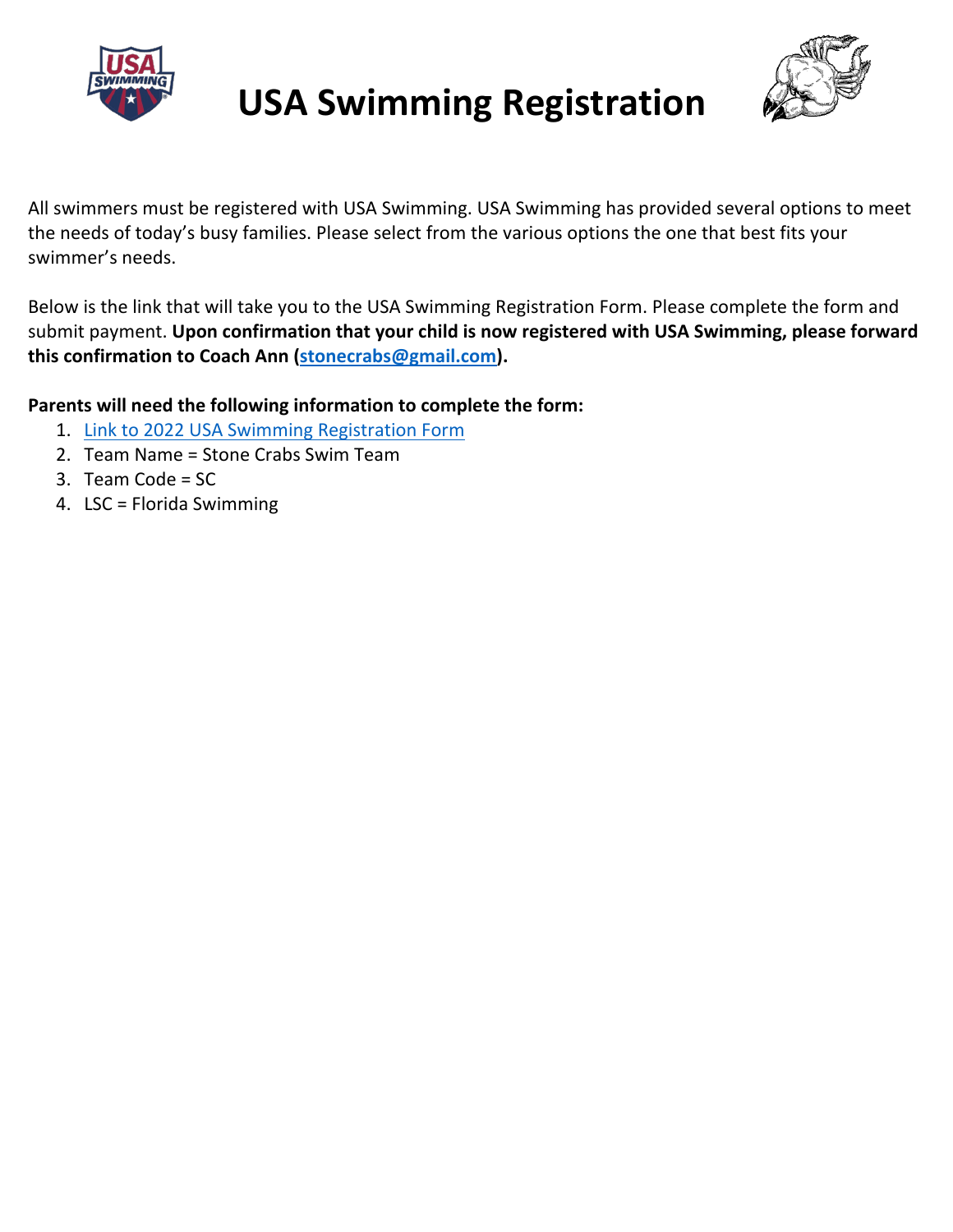

**Stone Crabs Swim Team T-Shirt Order Form**



**Cost: \$12 Each**

Name: \_\_\_\_\_\_\_\_\_\_\_\_\_\_\_\_\_\_\_\_\_\_\_\_\_\_\_\_\_\_\_\_\_\_\_\_\_\_\_\_\_\_\_\_\_\_\_\_\_\_\_\_\_\_\_\_\_

Phone Number: **with a set of the set of the set of the set of the set of the set of the set of the set of the set of the set of the set of the set of the set of the set of the set of the set of the set of the set of the se** 

**Please indicate the size(s) and number of t-shirts you are purchasing below:**

YOUTH X-SMALL\_\_\_\_

YOUTH SMALL

YOUTH MEDIUM\_\_\_\_

YOUTH LARGE

ADULT SMALL\_\_\_\_

ADULT MEDIUM \_\_\_\_

ADULT LARGE

ADULT X-LARGE \_\_\_\_\_

ADULT 2XL \_\_\_\_

- Please make all checks payable to: **Stone Crabs Swim Team**
- You may also pay via Venmo **(@stonecrabs)**
- Cash should be attached (or put in an envelope with the form) and placed in the swim box